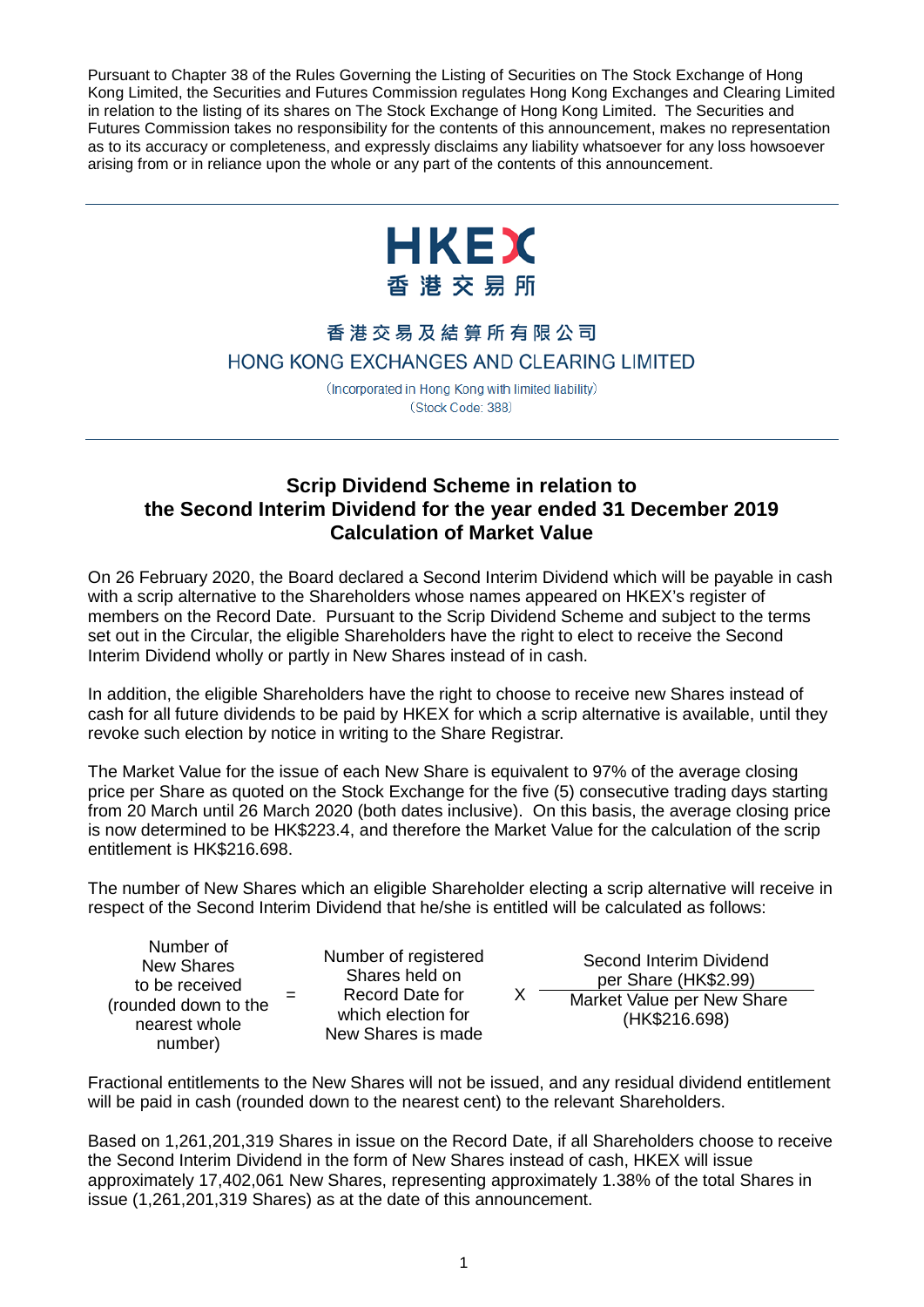**No action is required by the following Shareholders:**

**(A) Shareholders who have not made a Permanent Election and wish to receive the Second Interim Dividend in cash only; and**

## **(B) Shareholders who have made a Permanent Election and wish to receive the Second Interim Dividend in New Shares only.**

Shareholders who have not made a Permanent Election and wish to receive their Second Interim Dividend wholly or partly in New Shares instead of in cash and, where applicable, to make a Permanent Election should complete the Election Form. Shareholders who have previously made a Permanent Election and wish to receive their Second Interim Dividend wholly or partly in cash should complete the Revocation Notice. The completed Election Form or Revocation Notice (as the case may be) should be returned to the Share Registrar as soon as possible so as to enable it to be received before the Closing Time. Late submissions of the Election Form or the Revocation Notice will not be accepted.

Shareholders who are not eligible to receive the Second Interim Dividend in New Shares under the provisions of the Scrip Dividend Scheme should not complete the Election Form and, if they do so, such Election Form will be voided and have no effect.

The Closing Time will be extended, as the case may be, in accordance with (a) or (b) below if Typhoon Signal No. 8 or above is hoisted, or a Black Rainstorm Warning Signal or "extreme conditions after super typhoons" announced by the Government is/are in force in Hong Kong:

- (a) at any time before 12:00 noon and no longer in force after 12:00 noon on Monday, 6 April 2020. In such a case, the closing time for the return of the Election Form and Revocation Notice will be extended to 5:00 pm on the same business day; or
- (b) at any time between 12:00 noon and 4:30 pm on Monday, 6 April 2020. In such a case, the closing time for the return of the Election Form and Revocation Notice will be extended to 4:30 pm on the next business day (excluding Saturday) where none of the above signals is hoisted or in force at any time between 9:00 am and 4:30 pm.

HKEX has applied to the SFC for the listing of, and permission to deal in, the New Shares. It is expected that the dividend warrants and/or, subject to the SFC's approval of the above application, definitive certificates for the New Shares will be despatched by ordinary mail to the respective Shareholders concerned at their own risk on Wednesday, 15 April 2020. The New Shares will, on issue, rank equally in all other respects with the existing Shares save that they will not be eligible for the Second Interim Dividend.

Subject to the proper receipt of definitive certificates for the New Shares by the relevant Shareholders, dealings in the New Shares on the Stock Exchange are expected to commence on Wednesday, 15 April 2020.

In this announcement, the following expressions have the meanings set out below unless the context otherwise requires:

| "Board"         | HKEX's board of directors;                                                                                                                                                                                    |
|-----------------|---------------------------------------------------------------------------------------------------------------------------------------------------------------------------------------------------------------|
| "Circular"      | the circular to the Shareholders dated 20 March 2020 about the Scrip<br>Dividend Scheme in relation to the Second Interim Dividend;                                                                           |
| "Closing Time"  | the closing time for the return of the completed Election Form or<br>Revocation Notice (as the case may be) to the Share Registrar, being<br>4:30 pm on Monday, 6 April 2020;                                 |
| "Election Form" | the form of election for use by the Shareholders who wish to receive<br>the Second Interim Dividend wholly or partly in New Shares instead of<br>in cash and, where applicable, to make a Permanent Election; |